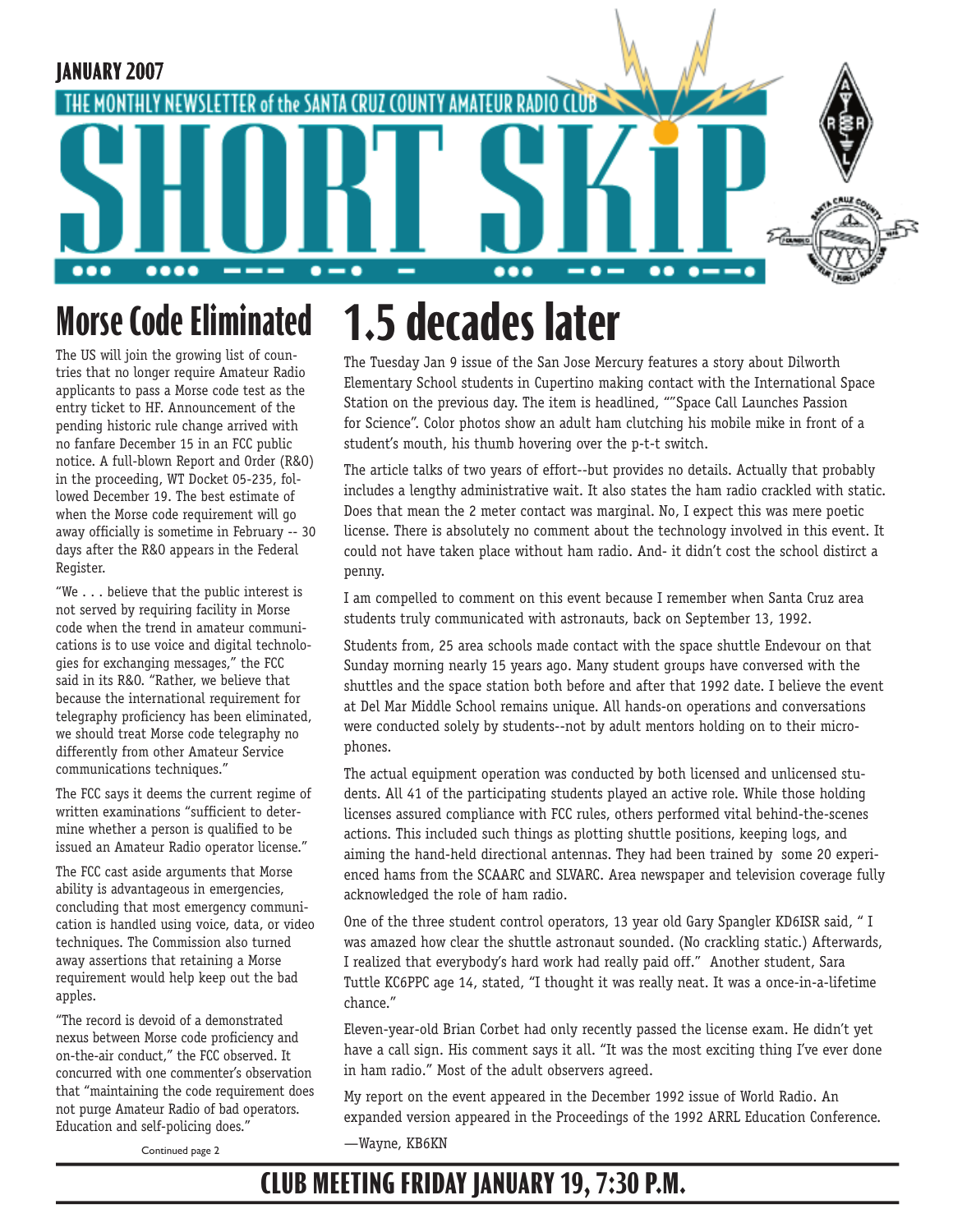



Our kick-off session for 2007 was well  $(18 +/-)$  attended. The downside is that it becomes difficult to tune into all the multiple conversations. No matter, it is good to see so many friends enjoying themselves. Chris KG6DOZ and Cap KE6AFEreported a very successful breakfast session in Moss Landing with the folk from Down Under. Down Under Monterey Bay that is.

Al KM6VV came with copies of material to be used at the upcoming entry level course. Several of us tried a few of the questions and found them a challenge! It still takes 5or 6 classes to get through the syllabus so even without CW it isn't at all like CB or family radio.

Art WF6P described difficulties of maintaining the Maritime Mobile net on 40 meters these days due to QRM from foreign broadcasters. Propagation on most HF bands has been both good and dismal recently. With zero sunspot days of late it is remarkable that our simple rigs get out at all.

Congratulations are in order to Mikey N6IL for passing all his exams for the semester.

Chris KG6DOZ showed off the insides of the MFJ antenna analyzer he just won at a SLVARC meeting. Seems to me proven statistically that 20% of members get 80% of the raffle prizes. Sour grapes !!

Bob K6XX showed the way his multi band, multi antenna,multi radio control system is viewed on a Personal Digital Assistant (PDA)

Pat AA6EG came through well on Kathleen's KI6AIE laptop using external speakers but for Pat it was AM Bedlam.

Ron W6WO mentioned a trend to be expected for the New Year and beyond called "Crowd Sourcing". This is where requests for proposals for solutions to problems, design challenges, code and the like will be broadcast via the Internet to an unlimited pool of talent. Who will be the winners and loosers would make a great debate.

I heard a lot about a little that was being transacted. If this trend continues I will hear everything about nothing Hi HI

BCNU in 2 weeks. Stay Tuned



#### **Code Eliminated continued**

The FCC also ordered that all Technician licensees present and future -- whether or not they've passed a Morse code test, will get privileges on 80, 40, 15 and 10 meters identical to those of Novice licensees. "In eliminating this disparity between Technician and Technician Plus licenses, we are simplifying the Amateur Service licensing structure and promoting regulatory parity," the FCC said.

—From ARRL Newsletter

# **A Brain Teaser**

Here is a question for our next CAKE meeting. Closest one to the right answers will be suitably rewarded.

What is the inductance of 1" of #20 GA bare copper wire, what would this become with a typical (0.25" long, 0.125" dia) Ferrite bead on the wire and why would we be at all interested ?

## **SCCARC Membership Renewals**

If you have already renewed your membership for 2007, thank you! If you haven't, please do it now. Annual dues are \$25 for full members, \$6 each for each additional member at the same mailing address, and \$10 for full-time students age 18 or under. Dues may be paid in cash or check (payable to SCCARC) at regular Club meetings, or checks may be mailed to SCCARC, P.O. Box 238, Santa Cruz, CA 95061-0238.

--Kathleen KI6AIE, Treasurer, SCCARC

## **W6LC**

On Dec 31st, Eddy Pollock, W6LC, 46 year SCCARC LIFE MEMEBER, and a past club president, suffered a stroke and went into a diabetic coma.

He was rushed to THREE RIVERS HOSPITAL in Grants Pass Oregon and spent the next few days in ICU. He hopes to be home in few days.

Their son, DAVE teaches math and computer science at RCC (ROUGE COMMUNITY COLLEGE) --ONLY 2 MILES AWAY. Their daughter, Deanna Jo took a week off from her 2nd grade teaching position in Cloviis/ Fresno to help Marilyn, Eddy and the home care medical staff. 1/09/2007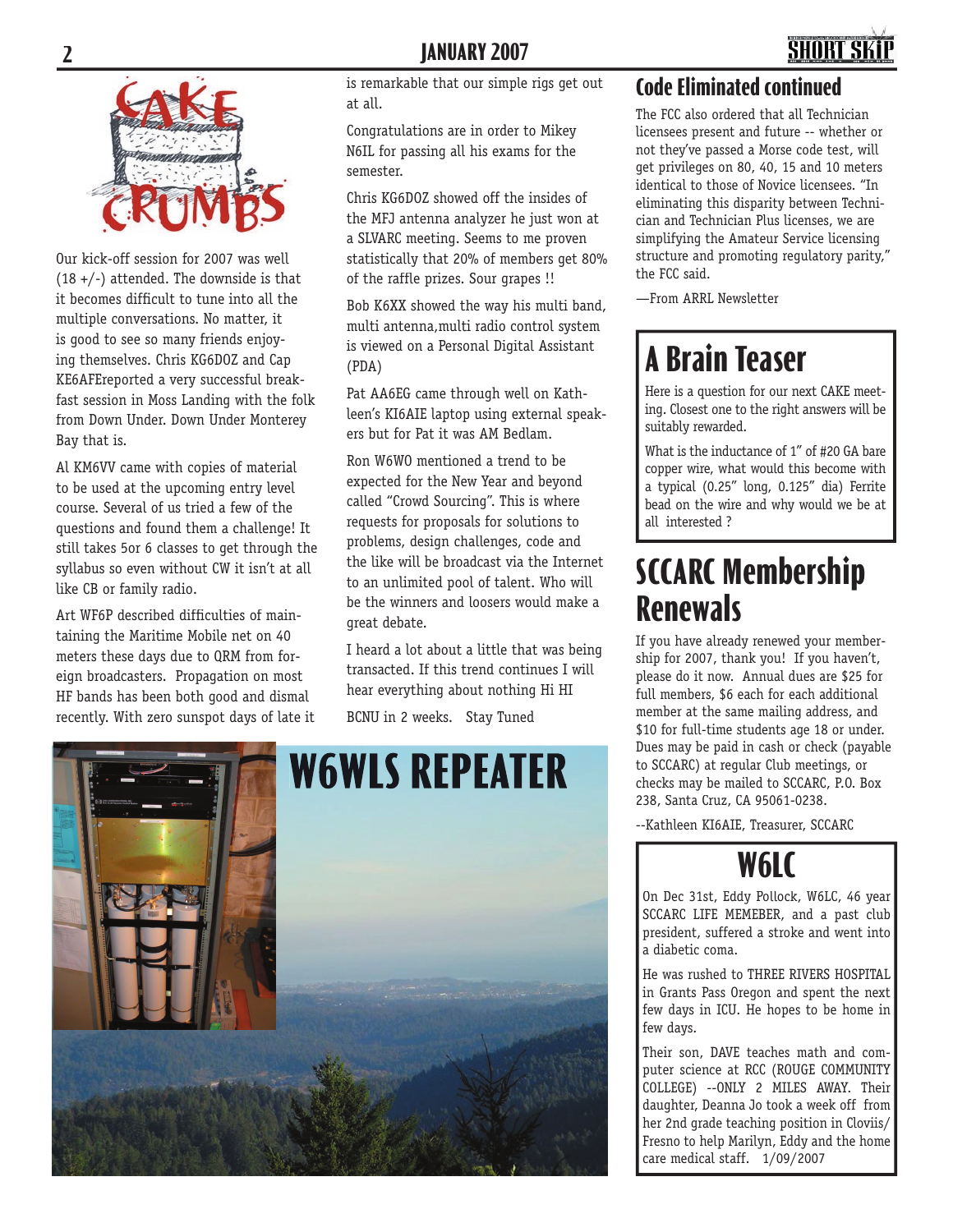## **SHORT SKIP**

# **Never Trust Wired Intrastructure**

More proof that putting your trust in a wired communications infrastructure can lead to disaster. In this case Thailand and other parts off Asia that will likely be without Internet access until the end of February. This, as the result of a earthquake that hit the region on Tuesday, December 26th.

CAT Telecom is Thailand's Internet regulator and operator of the country's international gateway. It says that four of its eight optical networks had been affected by the earthquake, causing its speed to drop by 50 per cent. The problem was expected to continue until repairs to the undersea network can be completed.

A vice president of CAT Telecom, told reporters that the company has yet to estimate the financial losses as a result of the damages to the undersea cable networks. The damaged under seas cables account for about 90 per cent of Thailand's total telecommunications capacity. The outage is mainly affecting connections to Hong Kong, Japan, Taiwan, and the US.

Its well known that a growing number of hams in the U-S are trying to tie future ham radio emergency communications to the Internet and its coommercial wired infrastructure. Our advice: Think twice before putting all of your eggs in one bit-bucket. Having a parallel ham radio only back-up that uses battery or solar powered R-F and no Internet connections will be essential if and when a storm, earthquake or other disaster blows the Internet away. (Bangcock Post)

—From Amateur Radio Newsline

# **W6OBB, BACK**

Art Bell, W6OBB, has returned to the United States and has resumed broacasting his weekend edition of Coast to Coast A.M. from his longtime home and studio in Pahrump, Nevada. Bell opened the December 28 program by announcing that he had just relocated back from the Philippines along with his new wife Airyn, who had obtained the necessary paperwork for immigrating to the United States. W6OBB had not previously disclosed his plans to return to the high desert where he also owns radio station KNYE. Bell indicated on his December 30, show that one of the reasons for his return was not having access to the massive Amateur Radio station he had built up at his Nevada home.

—From Amateur Radio Newsline



I attended the CAKE meeting on Saturday. Those meetings are fun, really. Ron, W6WO, has a world of patience with us, and that is a necessary attribute. With three or four tables in series and another one or two in parallel, various earnest conversations, unrelated, are taking place. Ron is earnestly trying for some seriousness in the technological aspects of the meetings while others have a tendency to drift off into sea, air, and historical yarns. Ron, being the great host that he is, has to bounce from one end of the tables (the engineering side) to the, ahem, other end. I was disappointed when the antenna analyzer, sans cover, was passed around. I missed out. I too wanted a "look see." There is always something interesting to see or to guess "what the heck" is this.

In our own defense, at our end of the table a deadly serious debate was going on about the future of ham radio, the no-code requirements for future exams and new frequency allocations. A question under debate is: Once your Advance class license expires, is it renewable? A call to ARRL will provide the answer, of course. It is known that no new Advance class licenses will be issued. Then we discussed the future of the no-code Tech with respect to the no-code General and no-code Extra. Where will it all end? Interesting.

Larry,WB6MVK, Dave, W8FLL, and I were locked in an in-depth discussion of the disassembly and repair of bathtub/ shower flow control valves. A while back, Larry could not turn his shower off at all. He ran outside (fully clad, of course) and shut off the main water valve. He tore the flow valve apart, or most of it. He was unable to extract the entire core until a friend with a special, home-made tool, came to his assistance. "I was without water for two and a half days," said Larry. I took note of all this as my very

own hall shower flow valve is leaking at a rate of a gallon a day. (We pour this water into the clothes washer.)

Propagation is terrible in the mornings on 40 meters. The Baja Maritime Mobile Net has had to shift the net from 7.260 to 7.233 due to foreign broadcasts. The BBC news booms in as well as stations from Asia. (Sounds like pots and pans banging to a music background.) Terry Parks, N6NUN, and I shift to 15 meters on the ground wave when he is in Watsonville. I can barely hear him on 40; he booms in on 15. When he is on his boat in Sausalito, we use 80 meters.

When the big wind of last week came to my QTH, a copse of Eucalyptus trees hovering around my dipoles crashed down. Luckily the trees (six of 10" diameter size) fell away from the house and did not knock my antennas down. The root structure of these trees is very shallow. It looks like a couple of day's work with my chainsaw. My XYL Donna, AB6XJ, is always fearful that we will be squashed if the larger trees topple. I hope not.

Al Marconett, KM6VV, is teaching a Tech class at the yacht harbor. He asks for help from club members. (Note: Last month I misspelled Peter Kyrl's name. I reported it as Carroll, KE6RAX. Sorry Pete.)

## **Microwave link to K6Bj-Status**

We have the prospect of an alternative location for the Santa Cruz end of this link near the Yacht Harbor. The path is just 2 miles which should not be a problem however we do not have a clear line of sight due to some trees en-route. Hopefully we have sufficient margin in the power budget to make it viable. This will not be known for sure without testing a live link.

I am looking for volunteers to assist in conducting this test at a date and time TBD. I am particularly interested to know who were involved in the prior test. Having recently lost my Apple Mac and with it my email addresses I no longer have the list of individuals who have previously expressed interest in this project. I will create a new list so please respond to this if you wish to be included.

—73 Ron Skelton